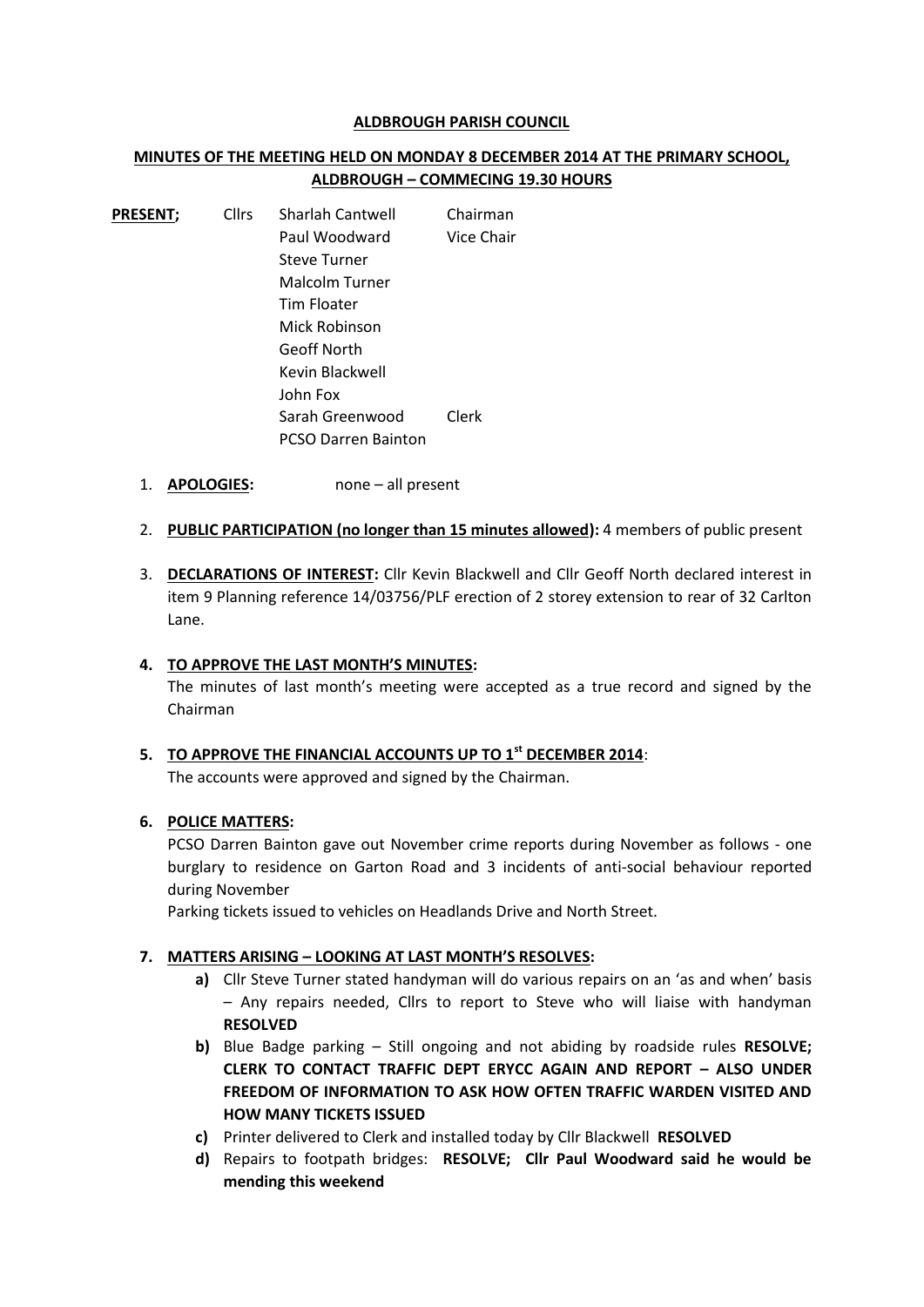- **e)** Church Street Pot holes: Some have been repaired but the footpath side still has pot holes **RESOLVE; CLERK TO REPORT**
- **f)** Gully issues: **RESOLVE; Clerk to check with Mike Peak, ERYCC**
- **g)** Hornsea Road issues; No response received from appeal letter sent November by Councillors **RESOLVE; PETITION TO PREPARED – (CLLR MICK ROBINSON DEALING)**
- **h)** Grass Cutting HAPS: Still problems with too much grass growth in the Cemetery **RESOLVE; CLLR STEVE TURNER TO CONTACT HAPS**
- **i)** Christmas Tree in place and decorated **RESOLVED**
- **j)** Poorfields Vouchers; **RESOLVE; TO BE ASSESSED AND PREPARED BEGINNING OF NEXT YEAR**
- **k)** Dogs on Recreation Ground: **RESOLVE; CLERK TO CONTACT DOG WARDEN AND ASK FOR 'NO DOG AREA' POSTERS AS PROMISED SOME YEARS BACK BY ERYCC**
- **l)** Planters x 3 : Cllr Sharlah Cantwell and daughter will be tending to 2 and the Women's Institute will continue with there's**. RESOLVED**
- **m)** Citizen Link Building: Reply was received from Matthew Grove, Police Commissioner, re asking for his input in our local Police being allowed to use this building for the Police clinics. However, it was not thought that the ERYCC will support this idea, but it was suggested that there may be an option to purchase it. **RESOLVE: CLERK TO CONTACT ERYCC AND REQUEST INFORMATION ON HOW OFTEN THIS BUILDING IS USED AND WHAT THE FOOTFALL IS. ALSO INVITE A REP FROM ERYCC TO COME TO THE MEETING TO DISCUSS THE CITIZEN LINK BUILDING**

## **8. CLG GAS SITE UPDATE:**

Cllr Kevin Blackwell and Cllr Tim Floater attended the recent meeting. They were informed that there will be 24hour working for one week from Monday 8 December 2014 For other information re defibrillators, hedging, fencing etc in the area of Garton/Grimston see CLG minutes

### **9. PLANNING APPLICATIONS:**

- a) 13/00850/PLF Springdale, North Street this application has been withdrawn
- b) 14/03722/VAR Land south of 9 Ash Grove: variation of earlier planning app 12/03265/PLF; Plans were perused and Councillors comments were submitted on 10 December 2014
- **c)** 14/03756/PLF; 32 Carlton Lane- Erection of 2 storey extension to the rear; Cllrs were not able to view the plans – comments date put back to 14 January 2015 **RESOLVE; CLLR PAUL WOODWARD WILL PRINT OUT PLANS FOR EASIER PERUSAL ON A3 PAPER**

### 10. **CORRESPONDENCE:**

- a) 2 x letters received from ERYCC re modification of footpaths passed to Cllr Paul Woodward (forms to complete on the back)
- b) Survey received from ERYCC Village Task Force Team; Survey form completed by Cllr Fox
- c) Letter ERYCC re setting of Precept **RESOLVE; ITEMISED FOR JANUARY AGENDA - TO DECIDE PRECEPT**